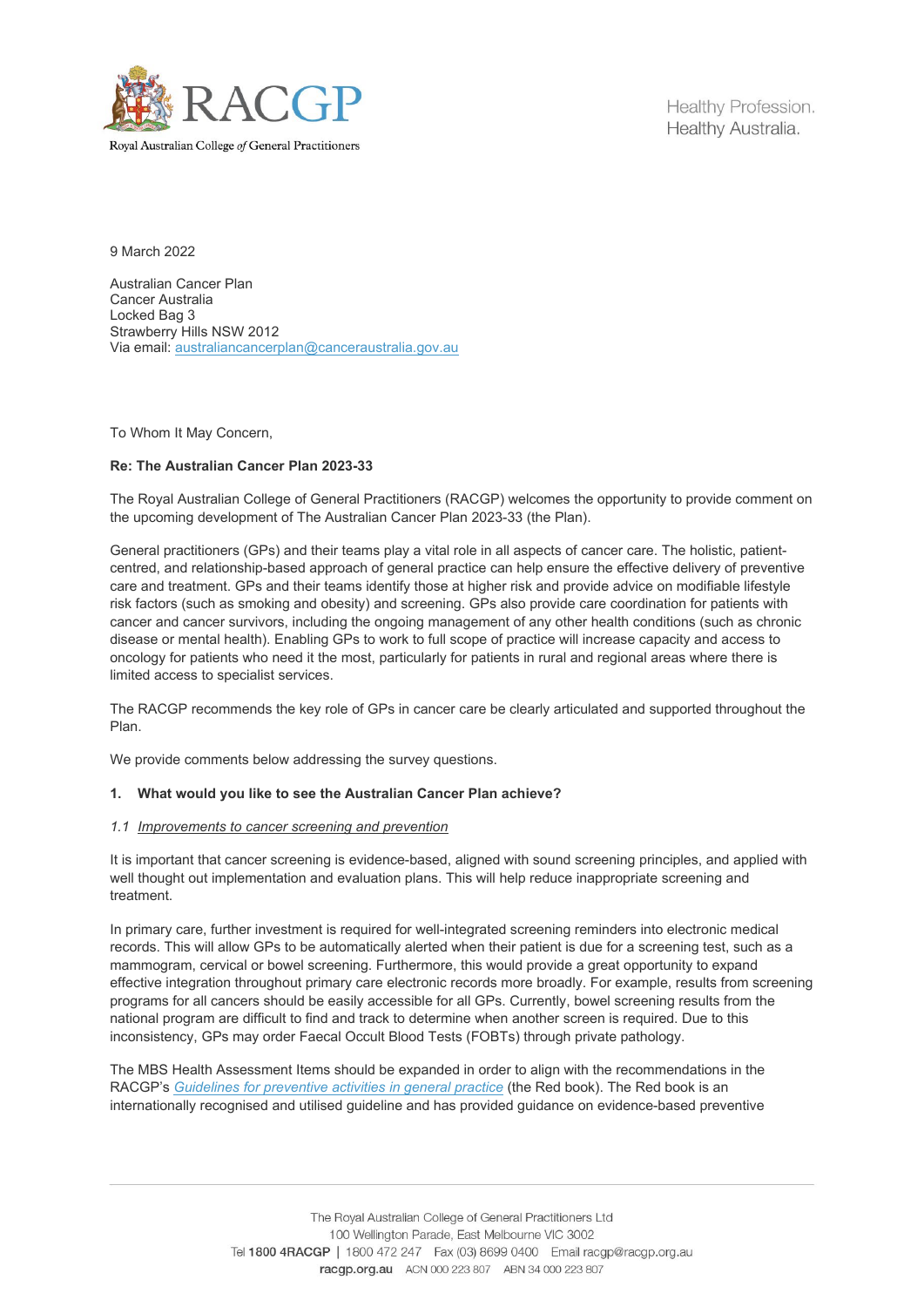

activities in primary care for 25 years. Well-funded and bundled preventive health assessments, which address the individual needs of patients, are currently limited to people aged 45 to 49 and the over 75-year-old population. The eligibility of these preventive health assessments should be extended to the broader general population.

# *1.2 Improvements for testing results*

Consistency in the reporting of test results is important (for example, the bowel screening program currently does not accept private Faecal Occult Blood Test (FOBT) results). There is also inconsistency across primary care electronic records as to how test results are recorded. Results should be machine-readable so that GPs, primary care researchers and health system evaluators can take a population-health approach to screening programs by using data-extraction tools.

# *1.3 A focus on whole-of-person care*

It is important that, following a cancer diagnosis, other health issues, such as mental health, dental health, and any other chronic diseases or comorbidities are also cared for.

Patients with all cancer types should have the equivalent of a breast cancer nurse. These nurses provide vital support and help to connect cancer patients to medical and non-medical services and peer support groups. However, to allow them to provide holistic care beyond the specific cancer, these roles should be generalist (rather than focusing on a specific cancer) and embedded within primary care.

Multidisciplinary teams should involve the patient's GP in meetings wherever appropriate. MBS item numbers are available for GPs to attend these meetings.

Shared care plans are important and should be more widely adopted. These provide information to assist the patient, their GP, and the multidisciplinary team to manage follow-up and survivorship care together. Establishing and communicating clear roles and responsibilities in care is essential.

It is important to align survivorship with chronic disease management frameworks and existing GP working models and processes. Cancer care plans used in oncology units to assist with coordinating care are valuable and general practice can also provide Chronic Disease Care Plans and Mental Health Care Plans to support people with cancer.

# 1.4 *Funding for general practitioners to undertake essential population health and care coordination tasks*

GPs play a significant role as part of their patient's multidisciplinary team and should be adequately funded for their work in cancer screening and in shared care coordination.

While fee-for-service structures work for an individual patient's face-to-face care, important population health tasks (looking after the needs of the broader practice-population, including identifying any gaps in cancer screening) and patient care coordination roles, are not funded under this system. For example, when GPs receive test results from private pathology providers, time is required to review reports to compare and update screening records, time which is not remunerated. Additional funding, for example, through the proposed Voluntary Patient Enrolment scheme, could help general practices finance the necessary workforce to utilise population and care coordination tasks to their full potential. For more information of the RACGP's vison for voluntary enrollment, see [the RACGP's Vision for general practice.](https://www.racgp.org.au/advocacy/advocacy-resources/the-vision-for-general-practice)

As mentioned in 1.1 above, an expansion of health assessment MBS items so they better align with the RACGP Red book recommendations, is also recommended.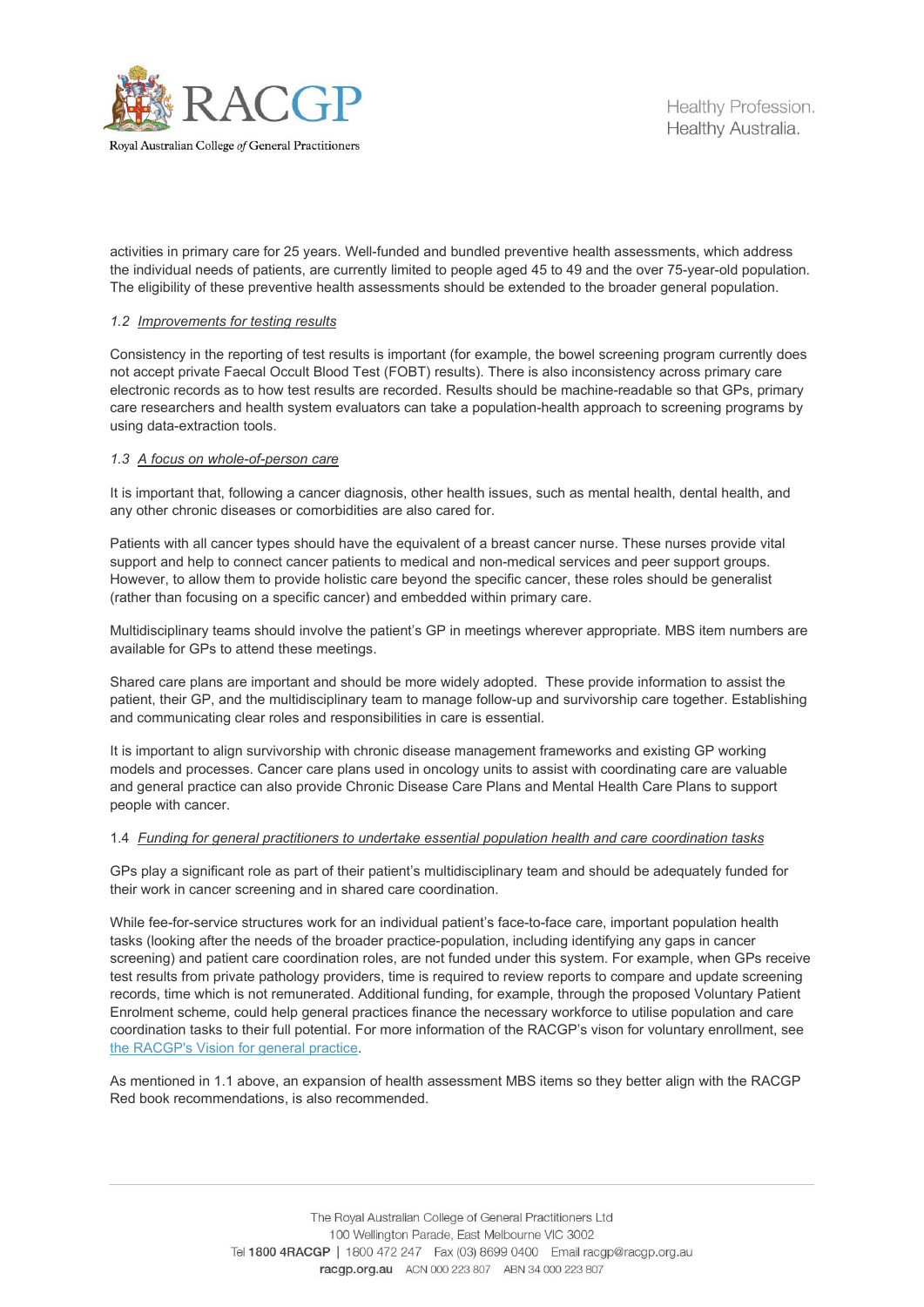

### *1.5 Funding for cancer programs for specific populations, including Aboriginal and Torres Strait Islander people*

Targeted support for specific populations, including Aboriginal and Torres Strait Islander people, culturally and linguistically diverse (CALD) communities, LGBTIQ+ people, and other groups is essential.

In particular, continued and increased funding for the Integrated Team Care program in order to deliver culturally appropriate preventive health care and provide support for patients with cancer and to attend required specialist appointments.

#### **2. What are the opportunities with the greatest potential to realise your vision?**

#### *2.1 Enhancing and promoting the important role of the GP*

As stated above, the Plan needs to clearly articulate and support the important role of GPs in all aspects of cancer care. This includes:

- Preventive activities Much of preventive care is provided by GPs. The RACGP provides evidencebased recommendations around cancer prevention through their flagship clinical guidelines, *[Guidelines](https://www.racgp.org.au/clinical-resources/clinical-guidelines/key-racgp-guidelines/view-all-racgp-guidelines/guidelines-for-preventive-activities-in-general-pr/preamble/introduction)  [for preventive activities in general practice](https://www.racgp.org.au/clinical-resources/clinical-guidelines/key-racgp-guidelines/view-all-racgp-guidelines/guidelines-for-preventive-activities-in-general-pr/preamble/introduction)* (the Red book) and the RACGP & NACCHO *[National guide to](https://www.racgp.org.au/clinical-resources/clinical-guidelines/key-racgp-guidelines/national-guide)  [a preventive health assessment for Aboriginal and Torres Strait Islander people](https://www.racgp.org.au/clinical-resources/clinical-guidelines/key-racgp-guidelines/national-guide)* (the National guide). By providing lifestyle advice and support, GPs help patients lower their risk of cancer and other chronic health conditions, tailored to a patient's medical and family history. These activities may include smoking cessation, reducing alcohol consumption, and reducing obesity.
- Cancer screening, testing and diagnosis a patients first port of call is usually their GP when they have any health concerns, experiencing symptoms that may be suggestive of cancer, or is due for routine screen.
- Active treatment and management of cancer GPs can and should be a key member of shared care teams, GPs provide a coordinated approach to whole-person care and continue to provide care for other preventive and chronic health issues alongside the cancer treatment.
- Survivorship following treatment, GPs continue to provide support for cancer survivors through the coordination of cancer, chronic disease management and secondary prevention.
- End of life care GPs support their patients through end-of-life care. Patients in rural areas of Australia are particularly reliant on their GP for end-of-life care.

#### *2.2 Improving accessibility to diagnosis and treatment*

*2.2.1 Quick and efficient referral processes* – Timely access is essential when referring to an appropriate specialist. Slow and inefficient referral processes mean that crucial time is lost for a patient to begin their treatment. The Optimal Care Pathways provide clear referral pathways for common cancers, to ensure that all Australians receive consistent and high-quality care. These Pathways should be widely promoted and supported. The Pathways are particularly effective for people in lower socioeconomic groups and/or those at higher risk. The ability to provide electronic referrals into cancer care services should underpin quick and efficient referral processes.

*2.2.2 Address inequalities –* The Plan should highlight the importance of addressing inequity, as geographic and financial inaccessibility can result in delayed care. This particularly impacts rural, regional and lower socioeconomic patients when they require pathology, radiology and/or surgical procedures.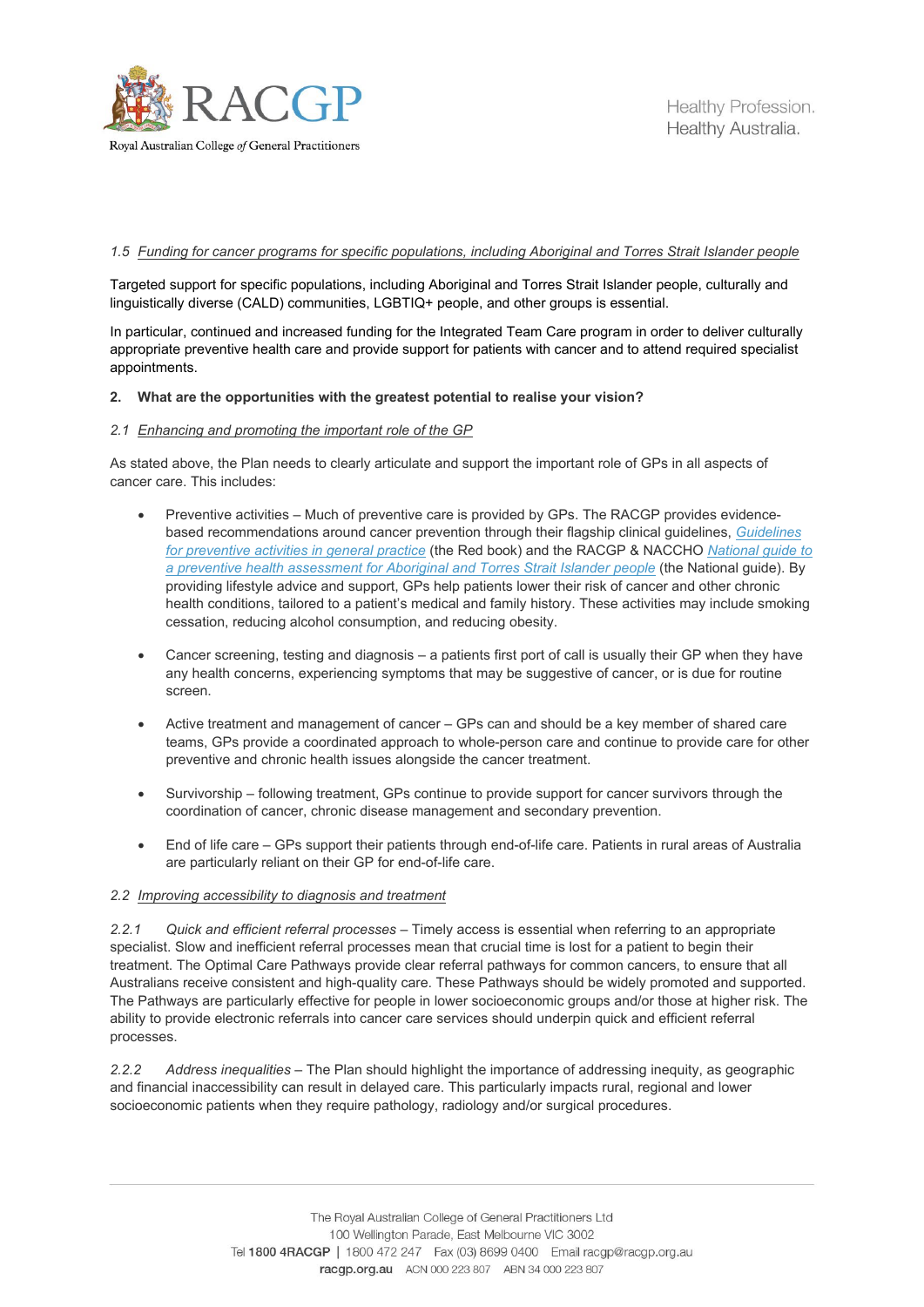

Healthy Profession. Healthy Australia.

Royal Australian College of General Practitioners

Inequality and disadvantage also have negative impacts on health risk factors, chronic conditions, disease burden and mortality rates<sup>1</sup>, all of which impact cancer prevention and treatment for those people.

The use of telehealth models would help enhance services in regional and rural areas. Further investment in primary care in regional, rural, and lower socioeconomic areas will ensure easy and cost-effective access to primary care.

Cancer patients should also have affordable access to an increased amount of allied health services as organised through the GP Management Plan (GPMP). These patients require extra allied health services as they often have other comorbidities that may impact on their health outcomes.

*2.2.3 Involvement of family and friends* - Addressing patient social networks and family support is a key role undertaken by the GP. Providing both the patient and relatives with supportive information and referral is particularly important in cancers associated with genetic risks, and this should be recognised in the Plan.

# **3. What examples and learnings can we build on as we develop the Australian Cancer Plan**

# *3.1 RACGP's Guidelines for preventive activities in general practice (the Red book)*

The RACGP is currently updating the *[Guidelines for preventive activities in general practice](https://www.racgp.org.au/clinical-resources/clinical-guidelines/key-racgp-guidelines/view-all-racgp-guidelines/guidelines-for-preventive-activities-in-general-pr/preamble/introduction)* 9<sup>th</sup> edition (the Red book). This guideline provides evidence-based recommendations on cancer prevention and cancer screening activities for Australians across all ages of the lifecycle. Recommendations for cancer prevention and cancer screening should align with content in the Red book.

# *3.2 Scoping and research into an urgent referral system*

The United Kingdom has a two-week urgent referral system for suspected cancer, along with overall diagnostics, management plan and treatment (if required) within 16 weeks. Further scoping and research should be undertaken to ascertain as to whether this would be successful in an Australian context, and if so, ensuring that adequate resources and investment are provided.

# **4. Do you have any other comments and / or insights from your own experience that you think would be helpful to inform the Australian Cancer Plan?**

# *4.1 Investment in cancer prevention*

The prevention of common cancers requires cross-government and health service involvement and investment in coordinated public health campaigns, in alignment with the prevention advice in the RACGP's Red book. This may include media campaigns, but also requires policy development and economic modelling. For example, this could include:

- Providing incentives for agriculture and retail to promote fruit and vegetables;
- Promoting the reduction of alcohol consumption;
- A taxation on tobacco and sugar, of which is the RACGP is broadly supportive of.

Thank you again for the opportunity to provide a submission to the Australian Cancer Plan 2023 – 2033. If you have any questions regarding our submission, please contact Mr Stephan Groombridge, National Manager, eHealth and Quality Care at [stephan.groombridge@racgp.org.au](mailto:stephan.groombridge@racgp.org.au) or 03 8699 0544.